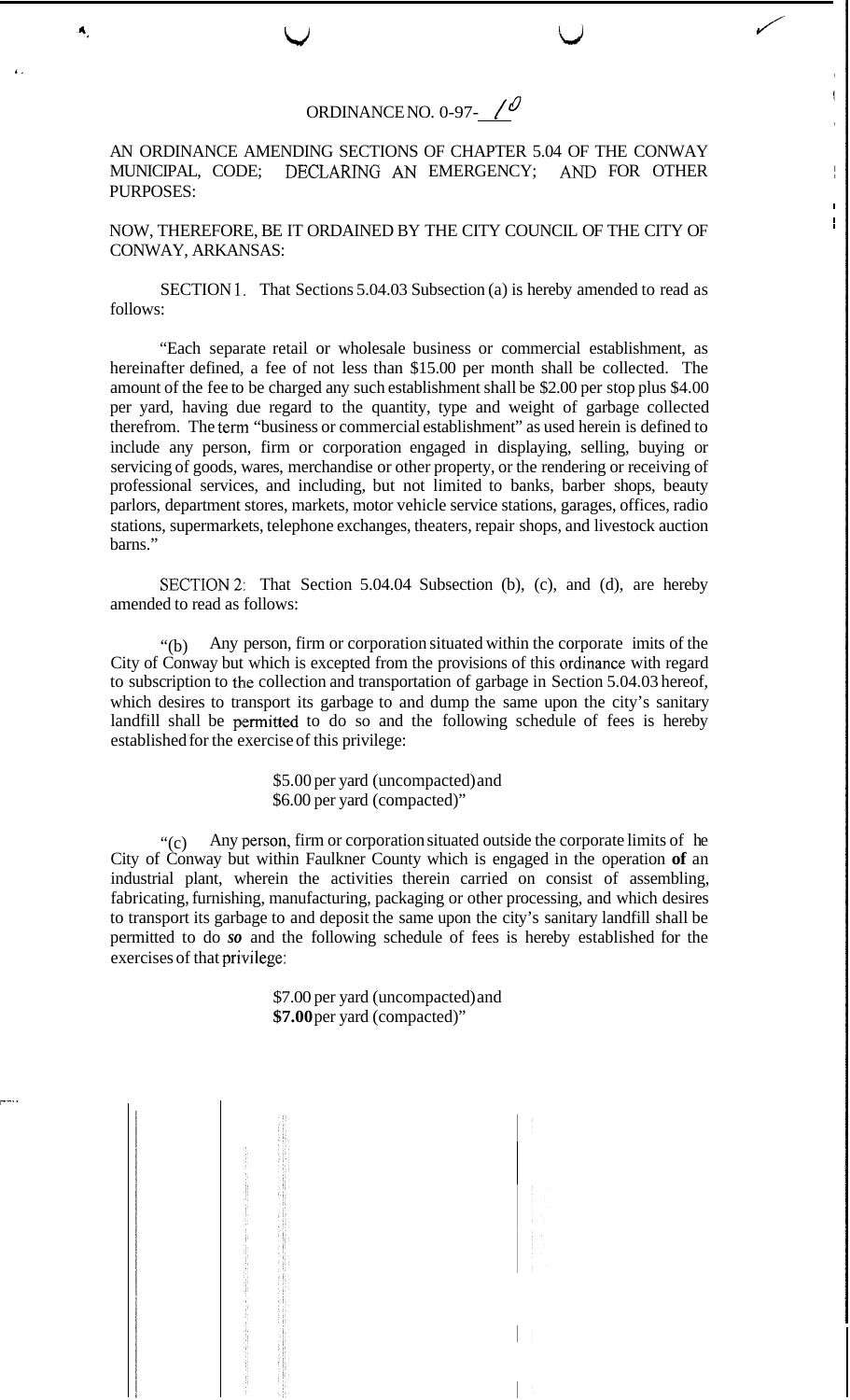"(d) Any person residing outside the corporate limits of the City of Conway but within Faulkner County, or any person, firm or corporation engaged in the operation of a business or commercial establishment, as defined hereinabove, which is situated outside the corporate limits of said city but within said county, which desires to transport its garbage and to dump the same upon the city's sanitary landfill shall be permitted to do so and the following schedule of fees is hereby established for the exercise of that privilege:

**--,-----------\_.\_-\*-------------------------------,**

u

## \$7.00 per yard (uncompacted) and \$7.00 per yard (compacted)"

(e) All persons, firms or corporations who engage in the construction, erection, remodeling, alteration or repair of buildings, residences or improvements, at a site or sites within the corporate limits of the City of Conway other than its principal office and place of business shall be permitted to transport to and to dump the same upon the city's sanitary landfill shall be permitted to do so and the fees are as follows:

> \$5.00 per yard (uncompacted) and \$6.00 per yard (compacted)"

Payment of fees shall be made either by payment of monies to the attendant in charge of dumping grounds or by pre-arranged credit. It is the intention of this provision and it is expressly provided that the payor shall therefore utilize the city dumping ground for the purpose of garbage only from the specific acts of construction, erection, remodeling, alteration or repairs of buildings, residences or improvements and shall not imply entitlement to dumping for purposes covered by any other provision of this ordinance where other fees shall be collected."

SECTION 3. That Section 5.04.04 Subsection (g) is hereby amended to read as follows:

"(g) For homes, apartments, residences, mobile homes and dwelling units, per month:

| Each separate family dwelling         | \$9.75 |
|---------------------------------------|--------|
| Each duplex apartment house, per unit | \$9.75 |
| Each apartment house, per unit        | \$9.75 |
| Each mobile home or house trailer,    |        |
| not situated in mobile home park      | \$9.75 |
| Each mobile home or house trailer,    |        |
| situated in mobile home park          | \$9.75 |
| Each separate dwelling unit owned and |        |
| operated by the Conway Housing        |        |
| Authority or other such public agency | S9 75  |

Residential customers, regardless of age, race, creed, color or national origin can receive a discounted rate of \$6.50 if they are financially incapable of paying the regular rate and meet the following qualifications. Verification and qualification of financial handicap is